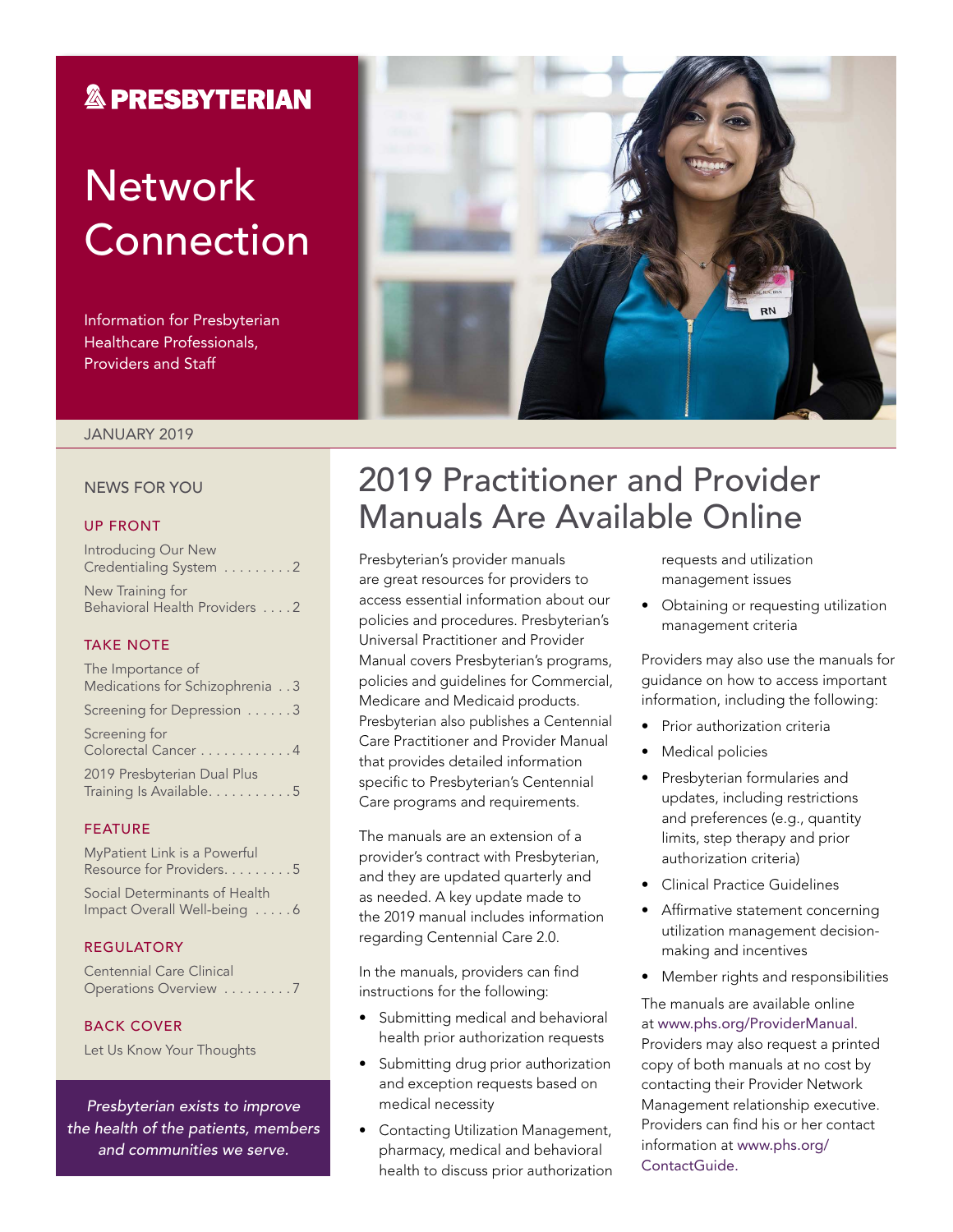# UP FRONT

### Introducing Our New Credentialing System

Presbyterian is dedicated to meeting the highest standards in healthcare. We are pleased to announce our new credentialing platform, EchoCredentialing. This system offers a new, user-friendly interface that will help streamline administrative processes.

Effective Nov. 12, Presbyterian uses EchoCredentialing for all professional services that require credentialing/ initial appointment, recredentialing/ reappointment and application-

processing. We will maximize EchoCredentialing's suite of services to meet the unique needs and business processes of the health plan. This includes the following solutions:

- Comprehensive master provider database profile, including electronic image storage
- Automated credential verification processing
- Automated workflow features
- Audit trail-tracking features

This system will help ensure accurate provider data, reduce errors and accelerate the application process. The transition to EchoCredentialing's services is a seamless process. Presbyterian will continue to optimize EchoCredentialing's services to reduce administrative burden, increase functionality and improve the provider experience.



### New Training for Behavioral Health Providers

Each year, the Behavioral Health Services Division (BHSD) is required by the Substance Abuse and Mental Health Services Administration's (SAMHSA) Center for Mental Health Services to conduct a survey of patients' and/or members' perceptions of the mental healthcare they received from Medicaidfunded providers. The data collection project is the Mental Health Statistics Improvement Program (MHSIP) survey for adults and family/caregivers.

The MHSIP consumer survey measures concerns that are important to consumers in the following areas:

- **Access**
- Quality/appropriateness
- **Outcomes**
- Improved functioning
- Social connectedness
- Overall satisfaction
- Participation in treatment planning

Each year, Presbyterian works collaboratively with other Centennial Care managed care organizations to improve New Mexico's overall scores.

The areas of most concern are aggregate scores lower than 80 percent. New Mexico scored 72.32 percent in outcomes and 71.48 percent in improved functioning. In addition to the data from the MHSIP survey, internal tracking of outpatient records indicates that behavioral health providers struggle to meet the standards for documenting consumer-identified goals and objectives.

In an effort to improve these areas, Presbyterian is offering a new provider training that includes a review of the patient's bill of rights, informed consents, release of information, member risks and best practices for documenting therapeutic interventions. The 90-minute training is available in person and online. Behavioral health providers can take the training at no cost, and Presbyterian will offer 1.5 clinical Continuing Education Units (CEUs) for this training.

If providers or their agency representative are interested in scheduling a training session, please contact Jeanette Tapia, senior quality clinical reviewer, at (505) 923-5521.

### New Behavioral Health Incentive Program Begins Jan. 1, 2019

Presbyterian launched a new behavioral health incentive program. This program is available to outpatient providers who schedule appointments for members discharged from an inpatient setting and members newly diagnosed with a substance abuse disorder.

To be eligible for incentives, providers must be contracted with Presbyterian for behavioral health and meet all Presbyterian Behavioral Health Quality Incentive Program requirements.

For more information, please contact Presbyterian's Behavioral Health department at (505) 923-8838.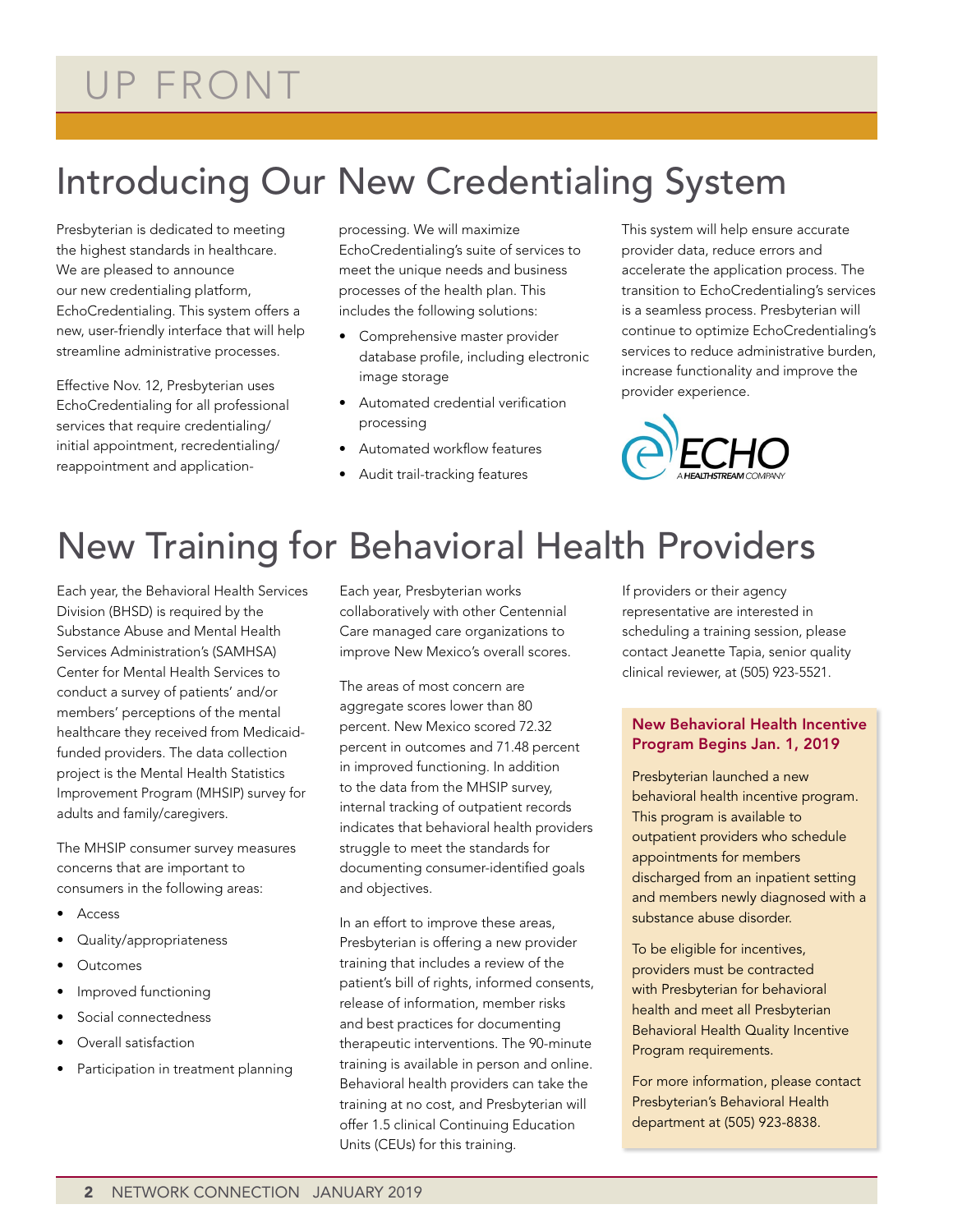### The Importance of Medications for Schizophrenia

Schizophrenia is a behavioral condition that causes symptoms of disordered thinking, hallucinations and delusions that can lead to serious health consequences if it is not managed appropriately. According to the World Health Organization (WHO), schizophrenia affects more than 21 million people worldwide. It is treatable with medicines and social support; however, it is important to find the medications that work best for the patient.

Antipsychotic medications help many people with this illness control their symptoms and live productive and fulfilling lives. It is important for people suffering from this illness to take their

medication regularly. If people fail to take their medication, their symptoms can return and this can lead to harm or hospitalization. These symptoms also affect family, school, work and a person's ability to remain independent. In extreme situations, this can lead to loss of a job, homelessness and possible law enforcement interaction.

One of the best ways for people to manage their symptoms and ensure they are taking the appropriate medication is to visit their prescriber regularly. People can react differently to various medications. Regular visits can help ensure that patients take their medication and receive regular refills. In addition,

# Screening for Depression

Depression is a medical illness that involves persistently and significantly depressed mood and/or loss of interest or pleasure in normal activities. Depression is accompanied by symptoms such as sleep disturbances, loss of appetite, low energy levels, feeling worthless and thoughts of death or suicide.

The Department of Psychiatry at Washington's School of Medicine, a top-ranked school in research and in primary care, published insightful data regarding the treatment of depression. Their research indicated that 80 percent of all people with clinical depression who received treatment significantly improved their lives.

The United States Preventative Services Task Force (USPSTF) recommends screening for depression in the general adult population, including pregnant and postpartum women. In a primary

care setting, the two most applied screening methods include administering self-questionnaires to patients or questioning patients from a standardized questionnaire or scale.

The USPSTF has found little evidence that shows an advantage of using one screening tool over another, which gives doctors the autonomy to choose the screening tool they find most useful. Many screening tools for depression exist, but the Patient Health Questionnaire (PHQ-2), which is adapted from the Prime-MD diagnostic instrument for common mental disorders, has proven to be an effective initial screening tool. The PHQ-2 is free of charge and readily available in numerous languages.

Depression screenings should be implemented with an adequate screening tool in place to ensure an accurate diagnosis, effective treatment and appropriate follow-up. Research has

regular visits encourage patients to discuss their side effects.

There are many treatment options available for schizophrenia. Antipsychotic drugs can be taken orally or by injection. The injection can last for several weeks and may be a better option for patients who struggle to take their medication regularly.

People who suffer from schizophrenia may need lifelong treatment. Please discuss the importance of medication management with your patients and their family and find the best medication option for the patient. This can help the patient maintain his or her independence and effectively manage their condition.

shown that a majority of Americans who seek help for depression, or symptoms of depression, will initiate care with their primary care provider (PCP) rather than a mental health professional.

Effective collaboration of care between PCPs and behavioral health providers is a key element in the successful treatment of depression. In most situations, the PCP's best decision may be to refer the patient to a psychiatrist for specialized psychopharmacologic treatment and/ or psychotherapy. PCPs can also refer patients to a behavioral health practitioner or facility.

For more information on the treatment of major depression, see the Assessment and Treatment of Patients with Major Depressive Disorder available at [www.MagellanProvider.com](http://www.MagellanProvider.com) under Clinical Practice Guidelines.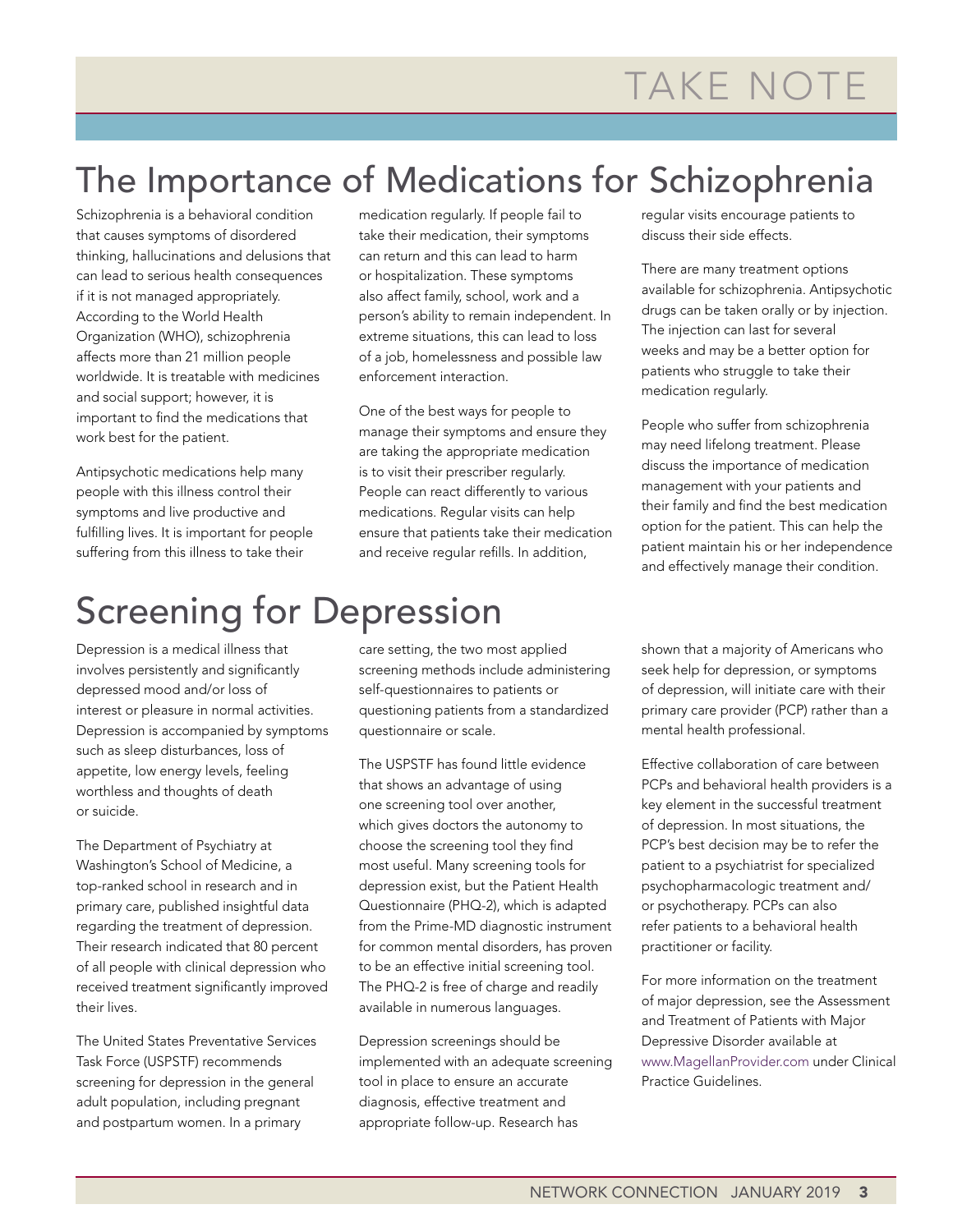### Screening for Colorectal Cancer

Regular colorectal cancer screenings are effective procedures for preventing colorectal cancer. The U.S. Preventative Services Task Force (USPSTF) recommends screening patients who are 50 to 75 years old for colorectal cancer. Depending on risk factors, there are several colorectal cancer screening options available.

Although the gold standard for screening is a colonoscopy, access to colonoscopy and other invasive tests may be limited. Some patients may choose a less invasive test such as the fecal immunochemical test (FIT), which is sometimes called an immunochemical fecal occult blood test (iFOBT).

### About FIT/iFOBT

The FIT/iFOBT screens for occult (i.e., hidden) blood in the stool and reacts to part of the human hemoglobin protein. Patients may find it simpler to prepare for this test because collecting the sample is easier and there aren't any medications or dietary restrictions.

When considering the FIT/iFOBT as an option for your patient, please review the following exclusion criteria:

- Patient had a colonoscopy within the past 10 years or a flexible sigmoidoscopy within the past five years
- Patient had the FIT/iFOBT within the past year
- Patient has any of the following symptoms, which place him or her at a higher risk for colorectal cancer:
	- Rectal bleeding or blood in the stool within the past six months
	- Change in bowel movements for two weeks (e.g., diarrhea or constipation that was not clinically evaluated; stools that are narrower than usual; sense of incomplete evacuation)
	- Symptoms of bowel obstruction (e.g., abdominal distension, nausea, vomiting or severe constipation)
	- Significant unexplained weight loss (i.e., more than 10 percent of starting weight)
	- Persistent, unexplained abdominal discomfort (e.g., gas pains, bloating, fullness or cramps)

If the FIT/iFOBT is appropriate for your patient, the test must be performed annually. If the results are positive for occult blood, a colonoscopy or other procedure is necessary.

Benefits of the FIT/iFOBT include the following:

- Requires only one sample
- Has an easy-to-use collection device
- Improves patient compliance
- Improves sensitivity and specificity (i.e., fewer false negative and false positive results)
- Extends specimen shelf-life (i.e., eight days at room temperature or 14 days refrigerated)
- Can be performed 24 hours a day, seven days a week
- Includes a postage-paid and preaddressed mailing envelope to return the sample to the lab
- Results are usually available within four to eight hours after the laboratory receives the sample

### Ordering Information

This test may be ordered as an annual screening test or as a diagnostic test.

| <b>SCREENING TEST</b>           | <b>DIAGNOSTIC TEST</b>                                                  |
|---------------------------------|-------------------------------------------------------------------------|
|                                 | Test Name Occult Blood, Fecal - Screen Occult Blood, Fecal - Diagnostic |
| Mnemonic OCLT-SCRN              | OCLT-DIAG                                                               |
| CPT Code 82274 (G0328-Medicare) | 82274                                                                   |

While the colonoscopy is a great tool to screen for colorectal cancer, it's not the only tool available to providers. Providers can help improve the member experience by discussing various screening options with their patients. For more information, please visit [https://www.cancer.gov/types/](https://www.cancer.gov/types/colorectal/screening-fact-sheet) [colorectal/screening-fact-sheet.](https://www.cancer.gov/types/colorectal/screening-fact-sheet)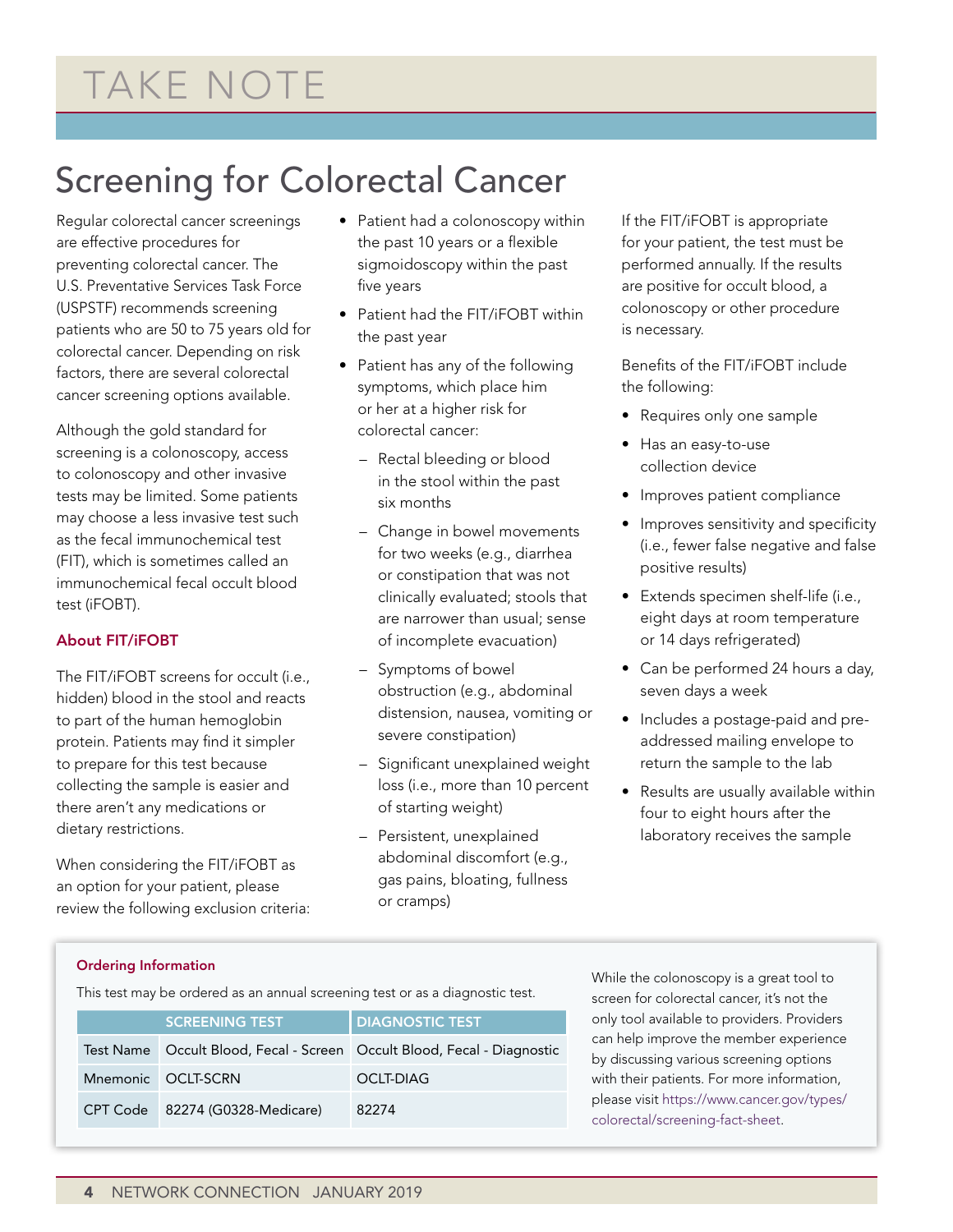### 2019 Presbyterian Dual Plus Training Is Available

Presbyterian Dual Plus is an HMO Special Needs Plan (SNP) for individuals who are eligible for both Medicare and full Medicaid benefits. It is designed to meet the medical, behavioral and long-term care needs of eligible members. Contracted providers who render services to Presbyterian Dual Plus members are required to complete this training for 2019.

The self-guided, online training module is available on the Presbyterian website at the following link: [www.phs.org/ProviderTraining.](http://www.phs.org/ProviderTraining) The training takes about 30 minutes to complete and requires providers to attest to completing the module.

Please note: Providers who are rendering services are required to complete the training and

attestation. Office staff cannot complete the training on behalf of the provider.

If providers have questions regarding the training, they can contact their Provider Network Management relationship executive. Providers can find his or her contact information at [www.phs.org/](http://www.phs.org/ContactGuide) [ContactGuide.](http://www.phs.org/ContactGuide)

# FEATURE

### MyPatient Link Is a Powerful Resource for Providers

Presbyterian is pleased to inform providers that they no longer need to call, submit a request or wait for a fax to coordinate patient care. This information is now available online through our MyPatient Link web portal. This secure portal connects providers to information stored in the Presbyterian electronic medical record (EMR) system for patients who are referred and admitted to a Presbyterian facility.

Providers are able to access chart information for new patients who were previously seen in a Presbyterian facility or clinic. The portal is compliant with the Health Insurance Portability and Accountability Act of 1996 (HIPAA) and is available at no additional charge to providers.

The MyPatient Link portal gives providers access to important information about their patients, which includes but is not limited to the following:

- Lab, imaging and test results
- Hospital admissions
- Discharge summaries
- Provider notes
- Appointments
- Allergies
- Medications

Each location will designate a link administrator to manage its account(s). Each end user is assigned a unique user ID and password. Site clinicians, front office staff and insurance specialists may also access the MyPatient Link portal.

Presbyterian offers user trainings for the MyPatient Link portal. We provide in-person trainings within Bernalillo county and live webinar trainings for provider convenience. We have a 24-hour helpline to assist with technical questions, and we publish a bi-monthly newsletter with information about changes to the portal and updates with access workflows.

If you would like more information or a sign-up form for your clinic, please contact our Clinical Technology department at (505) 923-6409.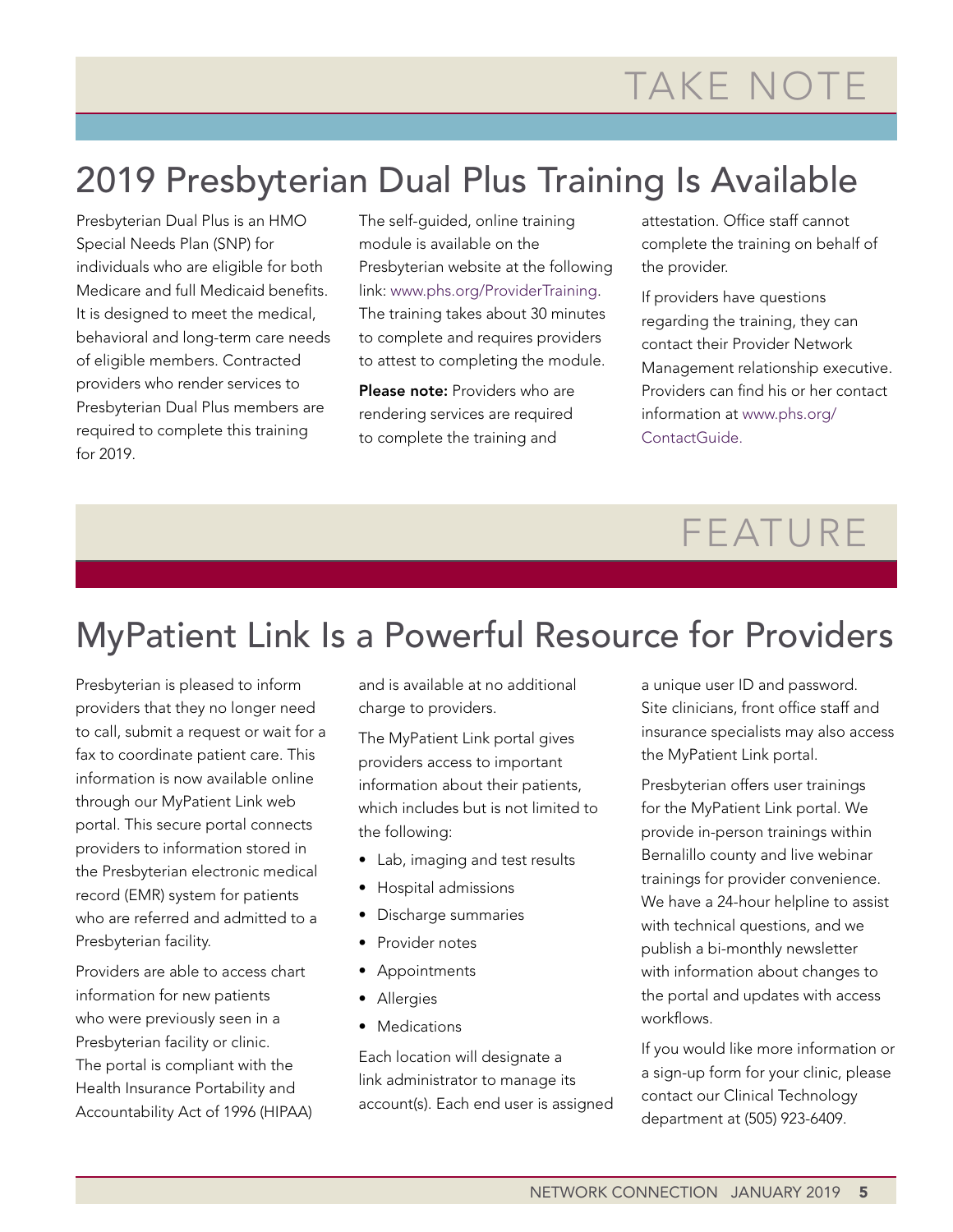### FEATURE

### Social Determinants of Health Impact Overall Well-Being

The idea that many external factors play a predictive role in health outcomes was solidified in 2005 when the World Health Organization (WHO) established the Commission on Social Determinants of Health (SDoH). SDoH broadens the context for understanding and predicting health outcomes beyond purely biological factors. They incorporate the impacts of our social, political and economic environment on our physical, mental and spiritual health. WHO identified the following specific social determinants of health:

- Living conditions and location
- The cleanliness of water, food and air
- Exposure to violence and chaos
- Access to quality education
- Access to money and other resources

The Kaiser Family Foundation (KFF), a non-profit organization that focuses on major healthcare issues, recently published information on its website regarding SDoH that promotes health and health equity.

### How do SDoH impact our members and patients?

Each SDoH is linked to all the others, and any individual SDoH can trigger a chain reaction. We know, for example, that poverty limits access to healthy foods and safe neighborhoods. We also know

that education is a predictor of better health and employment opportunities. Epidemiological studies illustrate how a lack of stable housing and poor access to healthy foods leads to higher rates of drug and alcohol dependence, heart disease, diabetes, violence and accidents.

According to the Bureau of Business and Economic Research at the University of New Mexico, the percentage of New Mexico's population living in rural and frontier areas is consistently higher than the national average. Many of these areas are considered "food deserts," where access to affordable and nutritious food is limited. Transportation options may be limited as well, which in turn affects access to employment, healthcare, productive social connections and other types of support systems.

When we accept that SDoH are among the reliable predictors for health, we broaden our view of the life and health challenges faced by patients and members. For more information on the role of SDoH, please visit the following link: [https://www.kff.](https://www.kff.org/disparities-policy/issue-brief/beyond-health-care-the-role-of-social-determinants-in-promoting-health-and-health-equity/%20) [org/disparities-policy/issue-brief/](https://www.kff.org/disparities-policy/issue-brief/beyond-health-care-the-role-of-social-determinants-in-promoting-health-and-health-equity/%20) [beyond-health-care-the-role-of](https://www.kff.org/disparities-policy/issue-brief/beyond-health-care-the-role-of-social-determinants-in-promoting-health-and-health-equity/%20)[social-determinants-in-promoting](https://www.kff.org/disparities-policy/issue-brief/beyond-health-care-the-role-of-social-determinants-in-promoting-health-and-health-equity/%20)[health-and-health-equity/](https://www.kff.org/disparities-policy/issue-brief/beyond-health-care-the-role-of-social-determinants-in-promoting-health-and-health-equity/%20)

#### Let us help

Presbyterian's certified peer support specialists and community health workers are trained to analyze and identify SDoH that might be contributing to a persistent problem. If providers would like to learn more about SDoH and about how Presbyterian can help, they should contact our recovery team at (505) 923-7569.



#### The following table illustrates how the KFF identifies SDoH: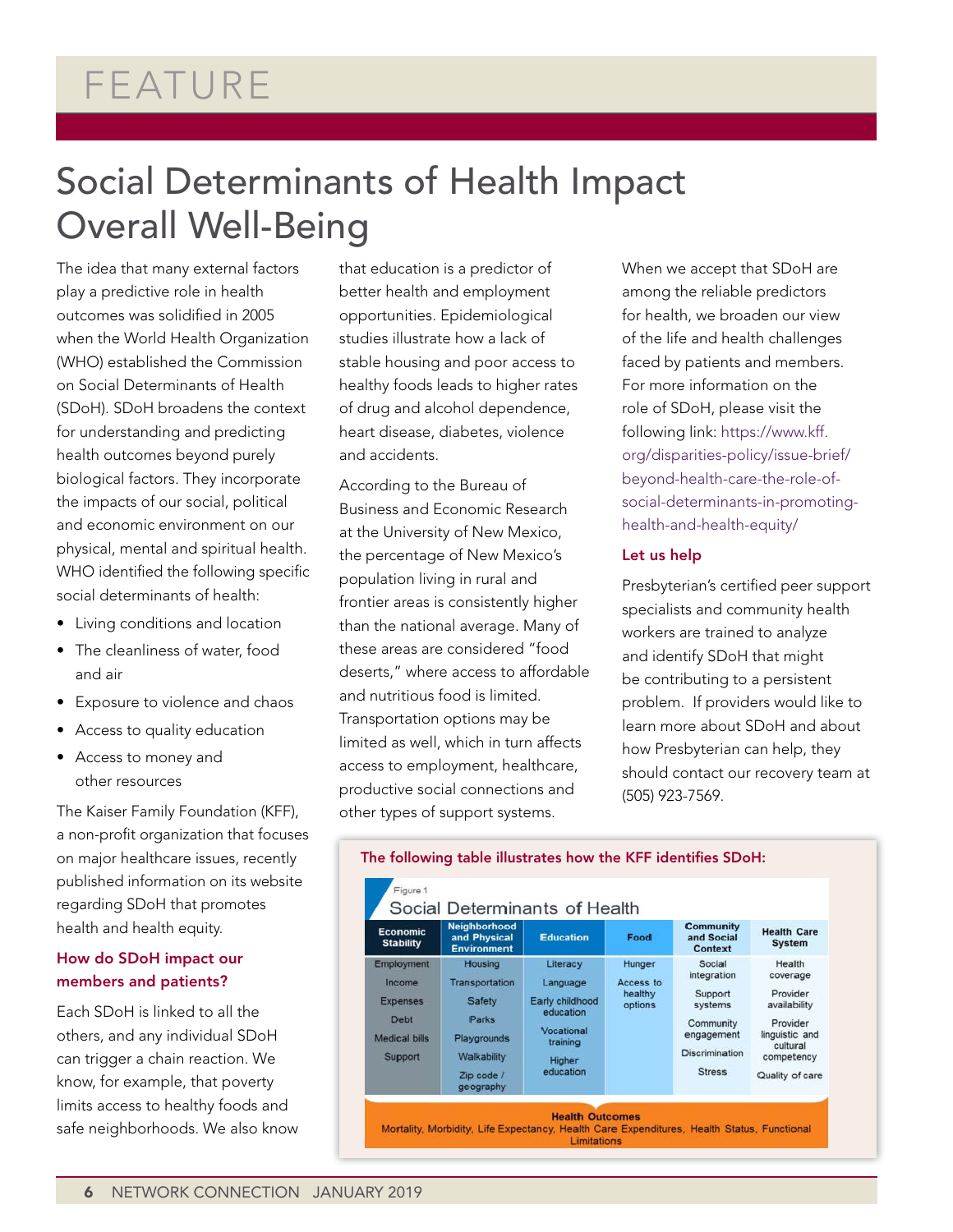# Centennial Care Clinical Operations Overview

The Presbyterian Centennial Care Clinical Operations department is available to help members improve their health and to make it easier for providers to connect with a member's care team. Our Clinical Operations staff includes doctors, nurses, social workers and other health professionals. They are trained to support the member, the member's primary care provider (PCP) and other providers to make sure our members stay healthy.

The following categories explain how the Clinical Operations department works to improve our members' experience.

### Care Coordination

Care coordination is core to Presbyterian's Centennial Care management of our members' medical, behavioral and long-term care needs, whether in the hospital, facility, or at home. Our Care Coordination team is comprised of nurses, licensed social workers, and other health experts. Our care coordinators conduct both home and telephonic visits with members to complete a comprehensive needs assessment (CNA).

A member-centric, comprehensive care plan is then developed with member, caregiver, and providers to ensure the identified needs

are addressed. Members who are appropriate for care coordination are those who have complex needs, functional concerns, physical or behavioral needs. To refer a member to our Care Coordination team, please call (505) 923-8858 or toll-free 1-866-672-1242.

#### Utilization Management

Presbyterian follows utilization management guidelines to ensure that our members receive the right care in the right place at the right time. Utilization management decision-making is based on covered benefits and the appropriateness of care and services. This process includes the following:

- Prior authorization
- Concurrent review
- Retrospective review

### Prior Authorization

Some healthcare services require prior authorization from Presbyterian Centennial Care. Presbyterian Centennial Care nurses and physicians should check to make sure that the service is a benefit and medically necessary. A list of services that require prior authorization can be found at [www.phs.org/providers](http://www.phs.org/providers) and can be obtained by contacting (505) 923-5757 or 1-888-923-5757 and selecting option 3.

#### Concurrent Review

Through concurrent review, nurses work with discharge planners at hospitals or other facilities. They ensure the member is at the appropriate level of care for his or her needs.

#### Retrospective Review

During retrospective review, nurses review insurance claims to make sure member care was appropriate. Presbyterian does not reward practitioners for issuing denials of coverage. Financial incentives for utilization management decisionmakers do not encourage decisions that result in underutilization.